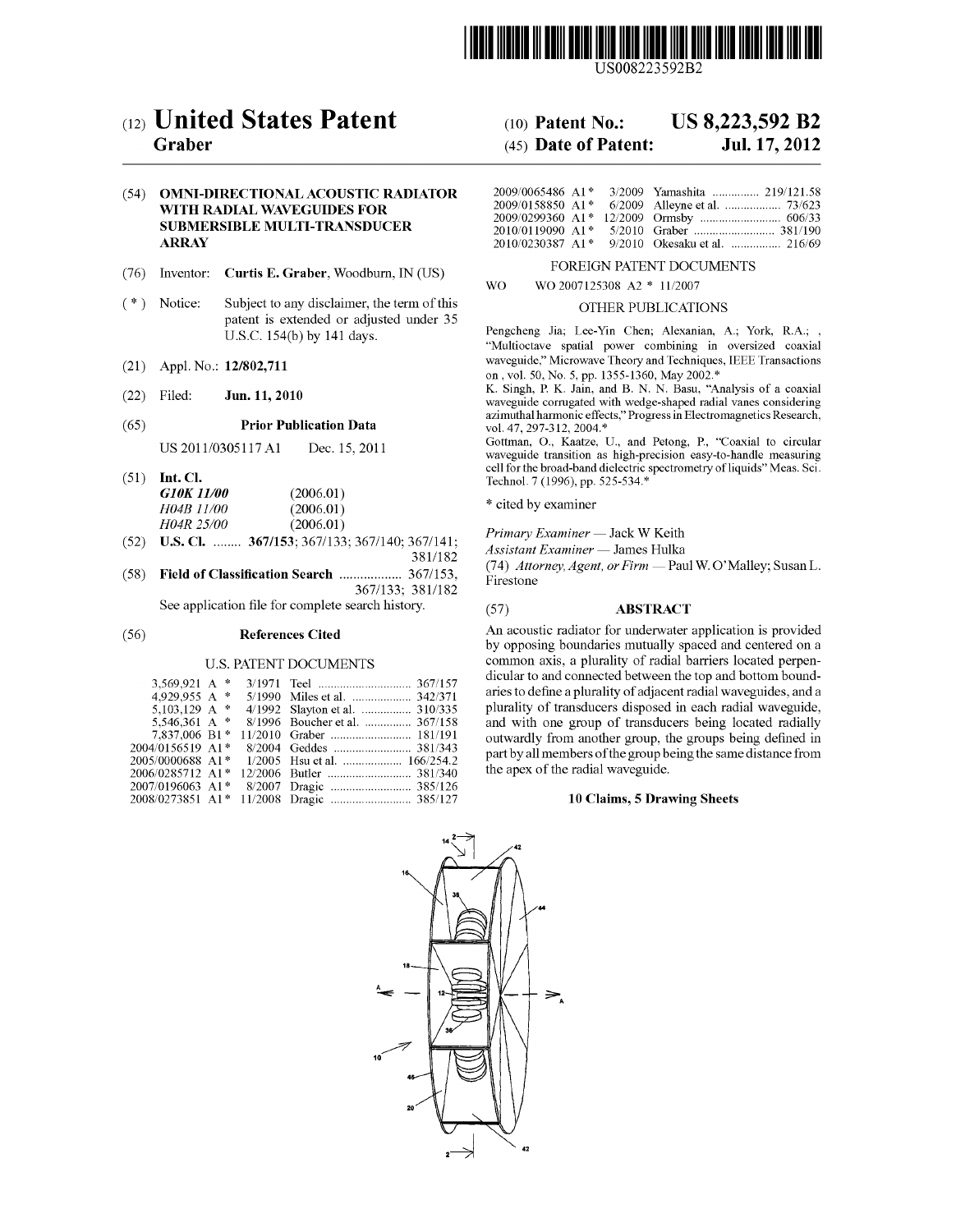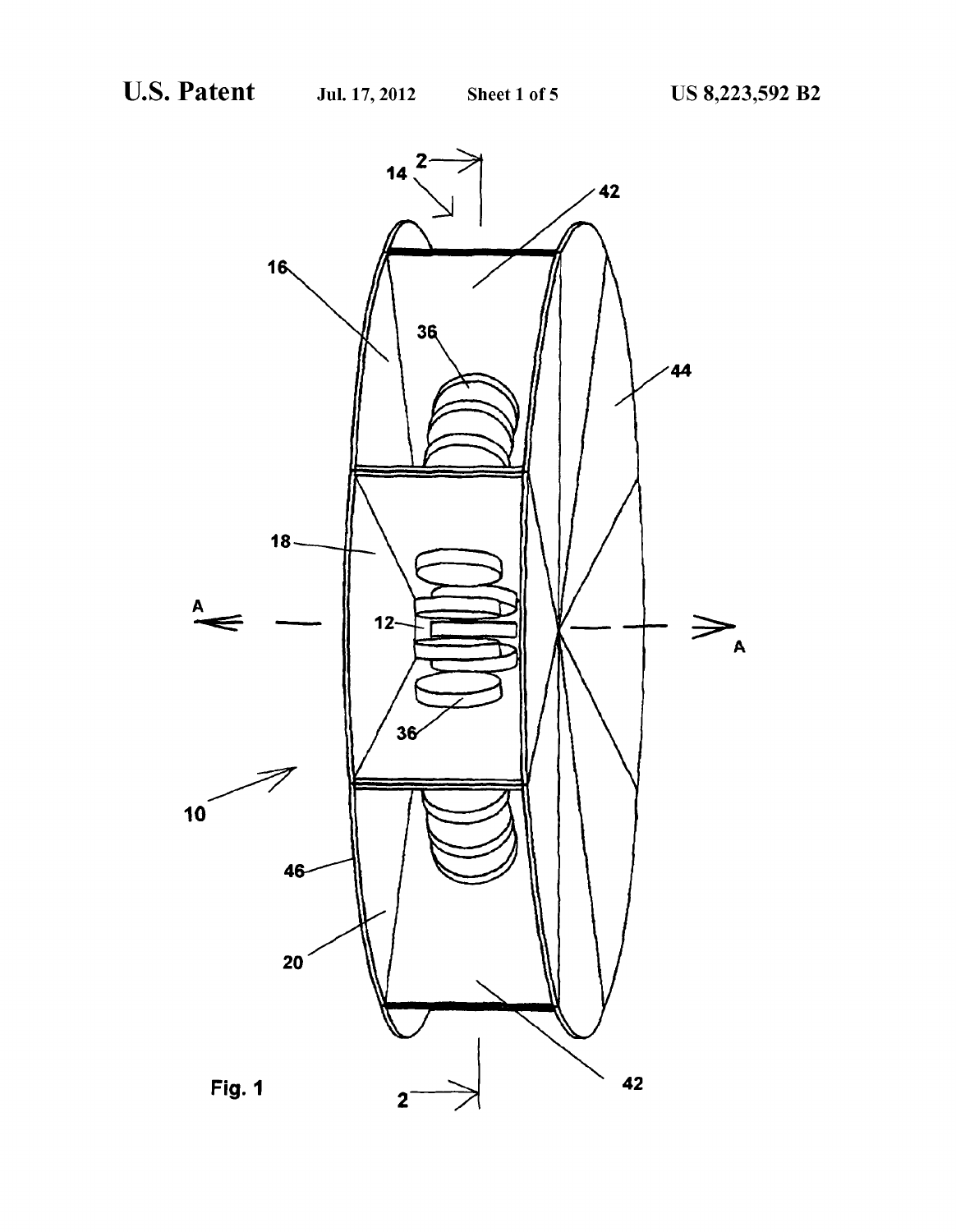

Fig. 2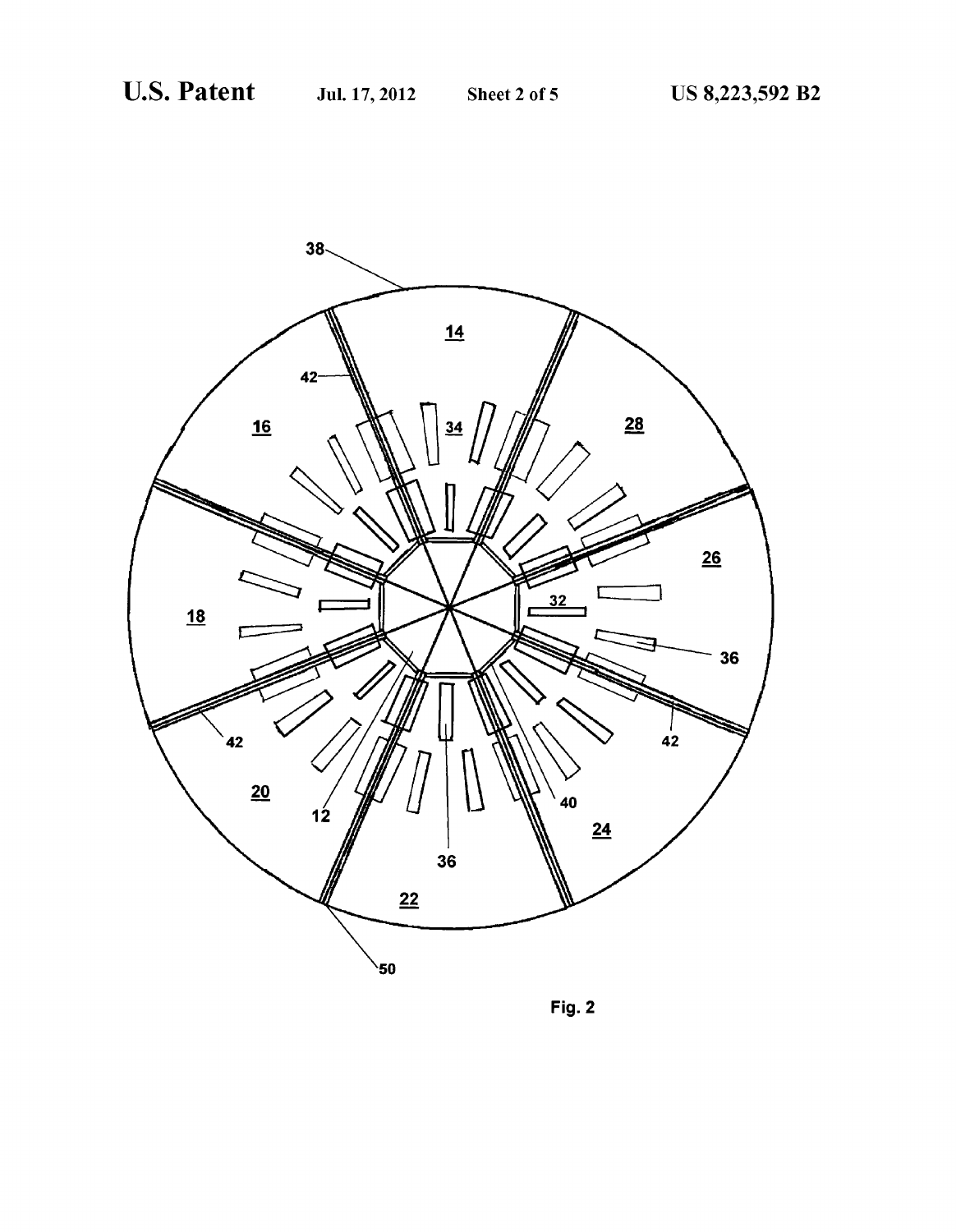



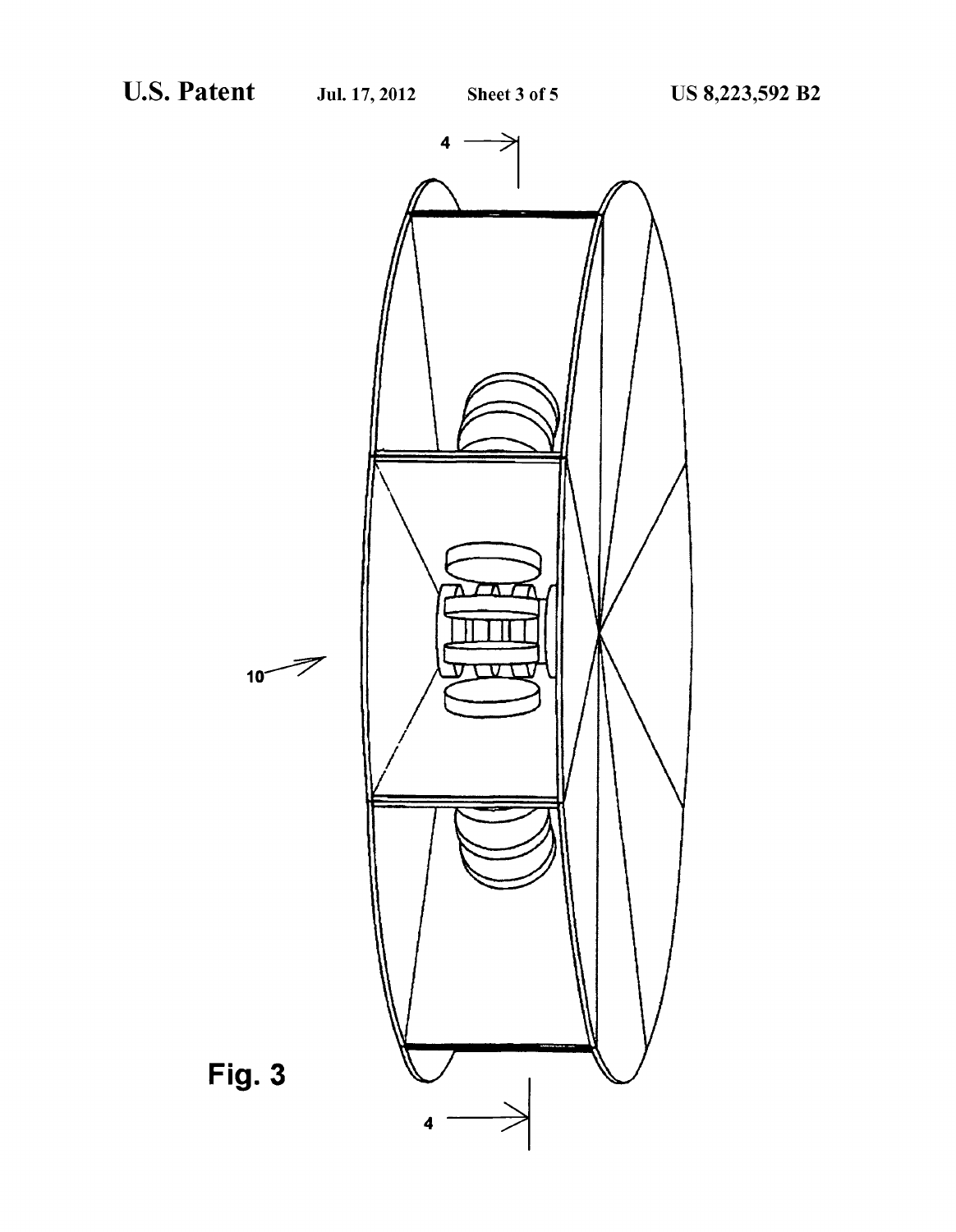

Fig. 4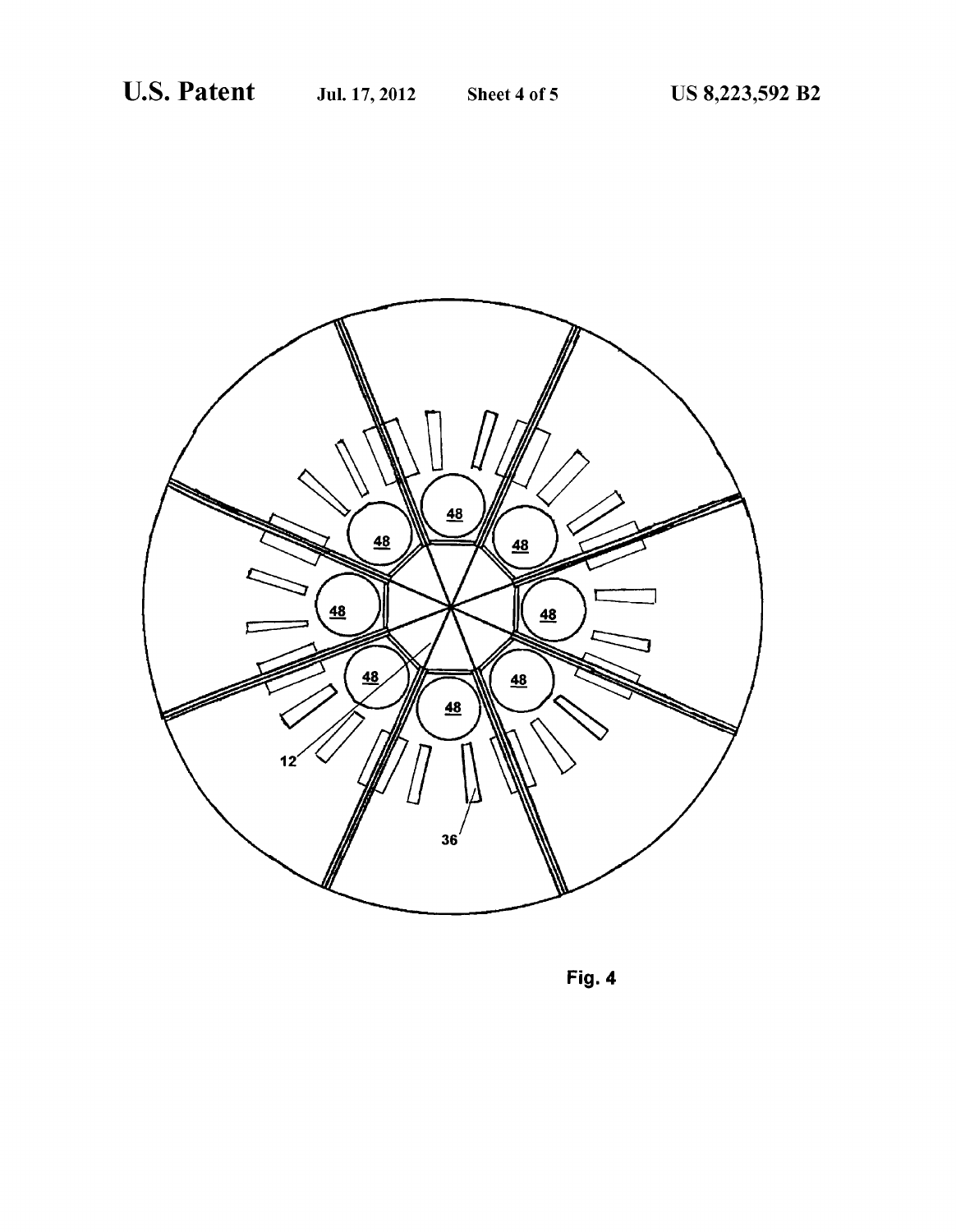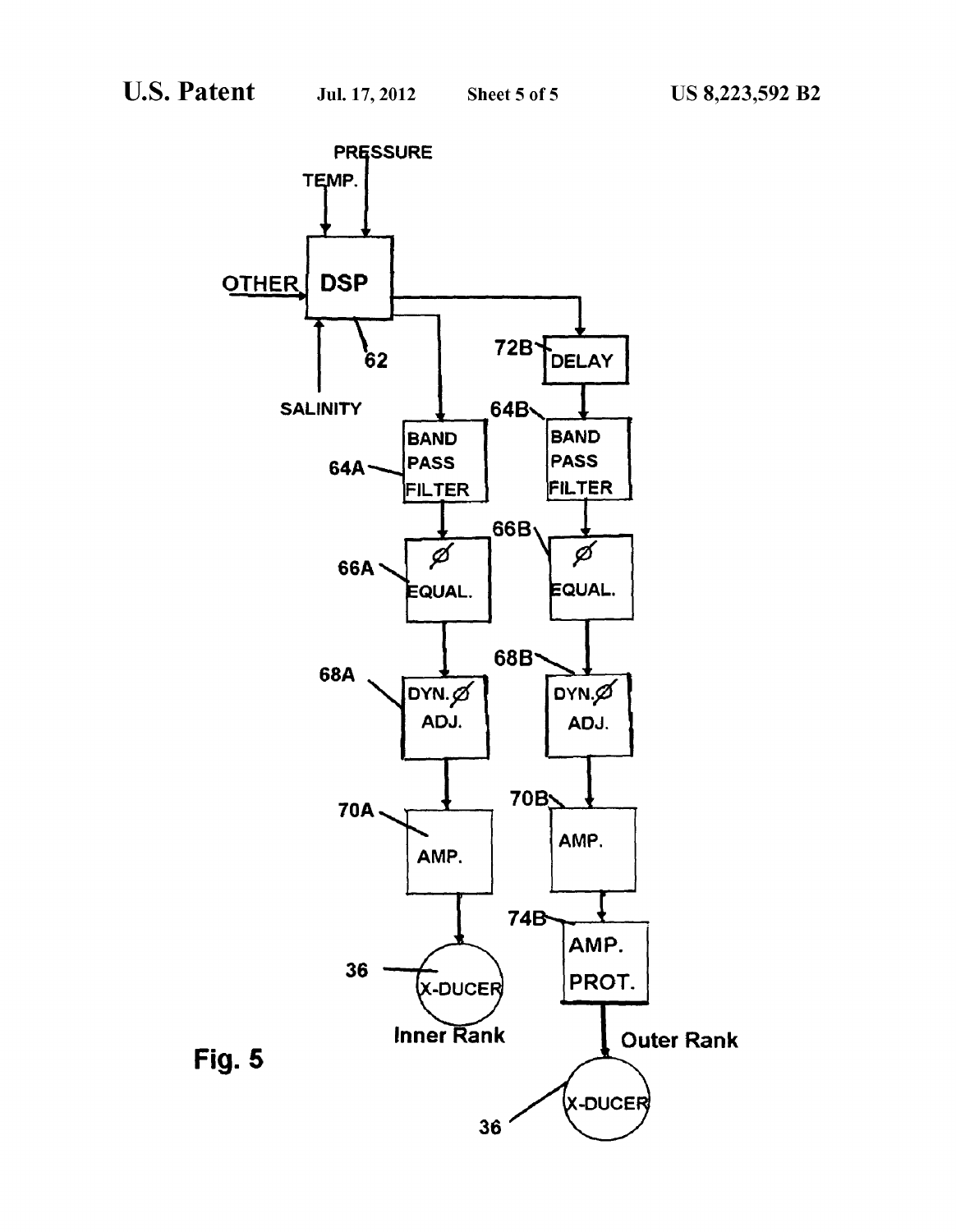5

25

30

35

65

#### OMNI-DIRECTIONAL ACOUSTIC RADIATOR WITH RADIAL WAVEGUIDES FOR SUBMERSIBLE MULT-TRANSDUCER ARRAY

#### BACKGROUND

1. Technical Field

The disclosure relates to transducer arrays for producing sound, and more particularly to a high power sound source for use in liquids.

2. Description of the Problem

Sound is a disturbance in the physical properties of an elastic material/medium that propagates through the material. sure, the displacement of particles or a change in the density of the elastic material/medium. Sound in the form of an acoustic pressure wave will have alternating zones of high and low pressure, which can be referred to as the compression and rarefaction waves. An acoustic pressure wave propagation and rarefaction waves. An acoustic pressure wave propagation and rarefaction wave propagation and rarefaction and  $20$ otherwise affect physical properties of the liquid medium due to changing pressure. Pressure drops in a liquid medium can result in the liquid medium temporarily assuming a gaseous state, gasses dissolved in the liquid leaving solution, or both. In other words bubbles can form and collapse. Such bubbles are termed acoustic cavitation bubbles. Usually acoustic cavi tation bubbles rapidly collapse, which in turn can produce intense shock waves. 15

Whether acoustic cavitation bubbles are a problem in a given situation depends upon the system. For example, in systems where the pressure variation is highest at the surfaces of the transducers acoustic cavitation bubbles occur along these surfaces and their occurrence decreases rapidly with increasing distance from the surface of the transducer. In such systems the transducer surfaces are vulnerable to damage from acoustic cavitation.

The acoustic cavitation phenomenon can also limit the amount of power that can be transferred from the transducer element(s) to the propagating medium and distort the result ing signal. A cavitation resistant array was proposed in U.S. between transducers was designed to match the specific acoustic impedance of water. Pat. No. 6,050,361 in which interstices of the sonar array 40

The present applicant has a pending United States Patent Application for an Omni-Directional Radiator for Multi Transducer Array (Ser. No. 12/590,182, filed 4 Nov. 2009, 45 which is incorporated herein by reference) which teaches use of a full or partial toroidal waveguide in sonar applications which limits cavitation for a given power input level. The radiator includes two facing interior surfaces forming boundaries. Acoustic transducers are arranged in a constellation 50 along one of the interior surfaces of a waveguide to face the opposed surface. The facing interior surfaces extend outwardly from a central base or core of the waveguide and terminate at a mouth. Pressure waves propagating outwardly terminate at a mouth. Pressure waves propagating outwardly<br>in the waveguide may be reinforced along a portion or sub- 55 stantially the full depth waveguide, including being summed in a cumulative or cascade manner, with operation of outer transducers being delayed and phase compensated to achieve coherent reinforcement of the pressure wave as it propagates outwardly from the core. The waveguide may be divided into  $\sqrt[6]{60}$ channels by the use of interior radialbaffles to increase output amplitude.

#### **SUMMARY**

Anacoustic radiator for underwater application is provided by opposing boundaries mutually spaced, perpendicular to

10 and centered on a common axis and a plurality of radial barriers located perpendicular to and connected between the top and bottom boundaries to define a plurality of adjacent radial waveguides. A plurality of transducers is disposed in each radial waveguide. The transducers are organized into at least first and second groups or ranks. The groups are char acterized in part by the distance of the members of the group from the common axis or apex of the radial waveguide, with at least one group having members located further from the common axis than the other group.

Additional effects, features and advantages will be appar ent in the written description that follows.

#### BRIEF DESCRIPTION OF THE DRAWINGS

The contribution to the art believed novel is set forth in the appended claims. The preferred mode of use will best be understood by reference to the following detailed description of an illustrative embodiment when read in conjunction with the accompanying drawings, wherein:

FIG. 1 is a perspective view of an omni-directional acoustic radiator in accord with one embodiment of the invention.

FIG. 2 is a cross-sectional view of the omni-directional radiator taken along section lines 2-2 in FIG. 1.

FIG.3 is a perspective view of an omni-directional acoustic radiator in accord with one embodiment of the invention.

FIG. 4 is a cross-sectional view of the omni-directional radiator taken along section lines 4-4 in FIG. 1.

FIG. 5 is a block schematic of drive circuitry for the radia tOr.

#### DETAILED DESCRIPTION OF PREFERRED EMBODIMENTS

Referring now to the drawings and more particularly to FIGS. 1-2, an acoustic radiator 10 is shown. Acoustic radiator 10 may be employed to radiate sound in a liquid medium, typically fresh or sea water, and can operate through a full 360-degree arc or circle in a plane perpendicular to a vertical axis A, or in 45-degree arc segments corresponding to each of 8 radial waveguides 14, 16, 18, 20, 22, 24, 26 and 28. Radial waveguides 14-28 are arrayed in a plane and acoustic radiator 10 exhibits minimal vertical spread in an emission plane perpendicular to the A axis and parallel to the plane of the waveguides.

Radial waveguides 14-28 are defined by pairs of radial barriers 42 which converge on the central core 12 from the perimeter 50 of the acoustic radiator 10. The radial barriers 42 are located in planes including the vertical axis A, which is centered within central core 12. Radial waveguides 14-28 have rectangular cross sectional profiles with sides defined by the radial barriers 42 and opposed top and bottom boundaries provided by disks 44 and 46, which may be mounted perpen dicular to and connected to the radial barriers 42 and centered on the central axis A.

Radial waveguides 14, 16, 18, 20, 22, 24, 26 and 28 resemble horns in some respects. Horns are conventionally employed as acoustic transformers in low impedance, highly compressible transmission mediums, such as air. In a highly compressible medium a horn increases the efficiency of coupling energy from a transducer/driver to the air by constrain ing expansion of the air in response to transducer movement in the vicinity of the transducer. In a liquid medium imped ance matching functions are not significant at moderate power input levels, however the containment functionality provided still has application in a liquid transmission medium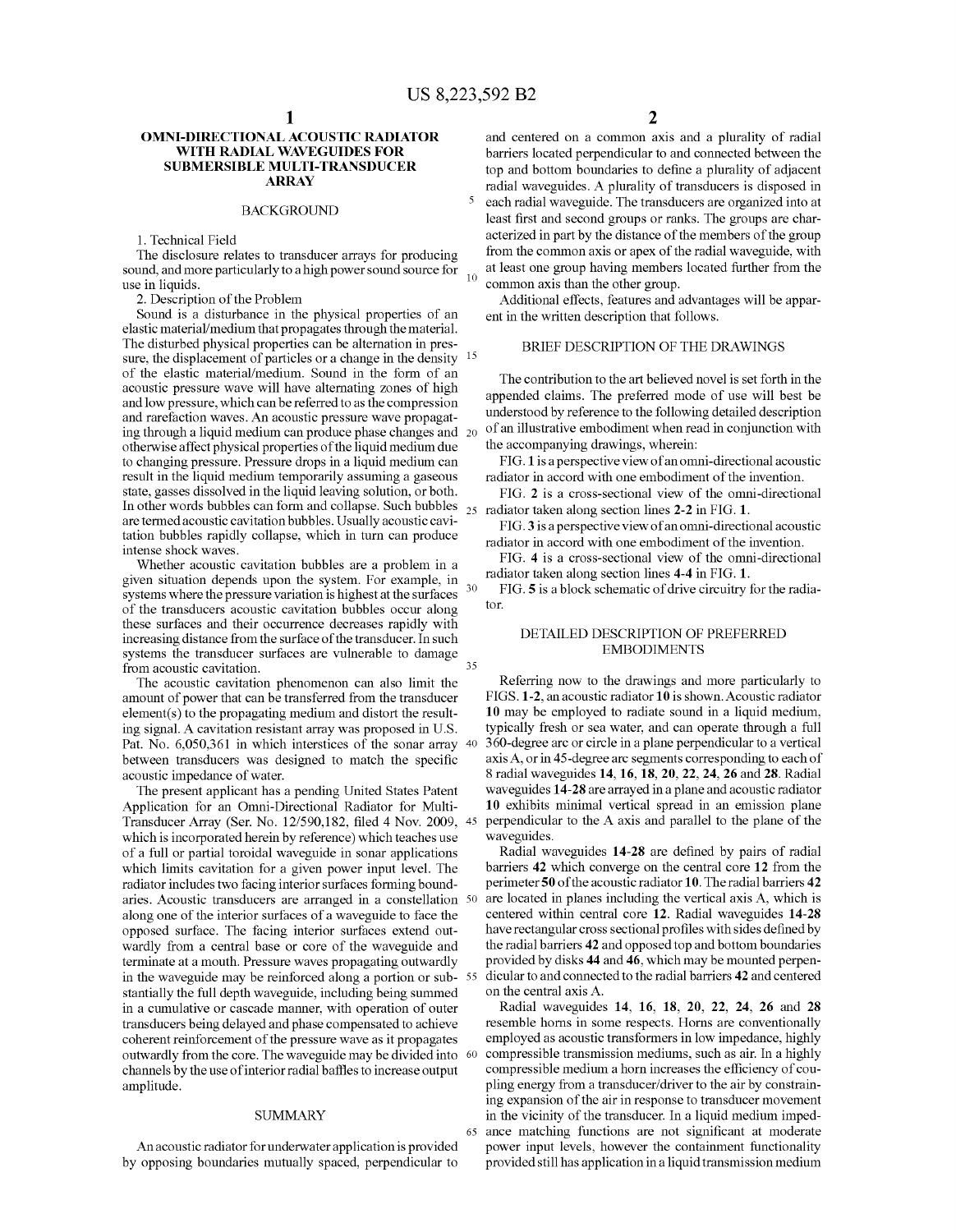where acoustic cavitation is possible, enabling increased power input from piezoelectric transducers installed in the radial waveguides 14-28.

Piezoelectric transducers 36 are supported by suitable braces (not shown) in the waveguides or on the radial barriers 5 42. Increased power input is achieved using two ranks 32,34. radially outwardly (or at a greater displacement) from the apex 40 of each of the waveguides 14-28 than the first rank 32 of transducers 36. The first rank 32 of transducers 36 is 10 located proximate to the apex 40 for each radial waveguide 14-28 at a central core 12. By initiating a sound wave using the first rank 32 and reinforcing the pressure wave by oper ating the second rank in phase with the phase of the sound wave as it passes the second rank toward the mouth **38** of a 15 radial waveguide, the second rank 34 can be operated to maintain acoustic wave amplitude. Radial barriers 42 prevent omnidirectional propagation of the acoustic wave from any given rank of transducers 36, which could operate to cancel<br>the signal. the signal.

By constraining displacement of liquid medium the phe nomenon of the Sound wave producing a change in phase of the medium is depressed because the transducer appears to operating at greater than its actual depth. This allows a step up in transducer operational intensity both initially and as it 25 propagates from an apex 40 toward the mouth 38 of a given radial waveguide. The generation of acoustic cavitation bubbles during initial generation and reinforcement of the compression and rarefaction portions of an acoustic wave is retarded. 30

The first (inner) and second (outer) ranks 32, 34 of piezo-<br>electric transducers 36 illustrate one way of stacking the transducers so that they are facing one another and spaced. For the first embodiment, the transducers 36 are disposed in what may be characterized as partial toroids located parallel 35 to the plane of the acoustic radiator 10 with the center point of the full toroid located on the central axis A. The transducers 36 of the ranks are mutually spaced, facing one another and located in the toroids. A second embodiment illustrated in FIGS. 3-4 employs an inner rank 48 of piezoelectric trans- 40 ducers with the transducers mounted spaced from one another in a cylinder parallel to the central axis A. The outer rank 34 is unchanged from that used in the first embodiment and the second embodiment is otherwise physically identical to the first embodiment. 45

Piezoelectric acoustic transducers 17 are conventionally provided as circular disks, though such a shape is not necessarily best.

The outer rank 34 of transducers 36 should add enough energy, synchronized with the wave, to at least maintain the 50 acoustic wave's amplitude notwithstanding the expanding

circumference of a wave front in a radial waveguide. Referring to FIG. 5, a block diagram circuit 60 illustrates a mechanism for control over transducer 46 inner and outer ranks  $32$  and  $34$  or  $48$  and  $34$ . Block diagram circuit  $60$  is  $55$ adapted for use of the system in a water environment, though its use in other liquid environments should not be discounted. A variety of factors must be taken into account in generating<br>a high intensity underwater sound pulse, such as water depth a mgn intensity underwater sound pulse, such as water depth<br>(represented by pressure), salinity of the water and tempera- 60 ture of the water. All of the these factors affect water density and the speed of sound in water. In addition, other factors may be relevant to consideration of the possible onset of acoustic cavitation, such as the concentration of dissolved gasses, such as oxygen and nitrogen, in the water. Such measurements as are available (typically pressure, temperature and salinity) are provided a digital signal processor 62 which adjusts the base 65

wave form for two channels (inner rank, outer rank) and generates a delay factor for transmission to the outer rank channel. The circuit channels correspond to the two ranks. Final amplifier stages 70A-B provide differential levels of amplification depending upon the number of transducers in a rank.

The inner and outer rank channels are schematically substantially identical save that the channel for the inner rank does not provide for delay of the base signal and may not require feedback protection for the final amplifier stage. Each channel includes a bandpass filter 64, an equalizer 66, dynamic phase adjustment 68 and final stage amplification 70. The outer channel adds delay elements 72 and amplifica tion stage feedback protection 74.

The acoustic radiator 10 may also be operated as a highly directional receiver.

What is claimed is:

- 1. An acoustic radiator comprising: opposing top and bottom boundaries mutually spaced and centered on a central core which defines a common axis;
- a plurality of radial barriers extending from the central core located perpendicular to and connected between the top radial waveguides having mouths distal to the common axis; and
- pluralities of liquid submersible transducers disposed in each radial waveguide, the plurality of liquid submersible transducers in each radial waveguide being arrayed in a pair of radially inner and outer ranks with each rank
- including at least two liquid submersible transducers.<br>2. The acoustic radiator of claim 1, further comprising:
- the radial waveguides being located in a plane and defining a circular emission front.
- 3. The acoustic radiator of claim 2, further comprising:

a central core located at an apex for each radial waveguide.

4. The acoustic radiator of claim 3, the liquid submersible transducers being piezoelectric devices.

5. An acoustic radiator as claimed in claim 4, further com prising drive circuitry for the liquid submersible transducers for synchronously reinforcing a Sound wave propagating along the length of each radial waveguide from the apex to a mouth.

6. The acoustic radiator of claim 5, further comprising:

- the at least two liquid submersible transducers in the inner rank of each radial waveguide being disposed spaced from one another in a stack parallel to the central axis; and
- the at least two liquid submersible transducers in the outer rank of each radial waveguide being disposed in a facing relationship spaced from another in a partial toroid cen tered on the central axis.
- 7. The acoustic radiator of claim 5, further comprising:
- the at least two liquid submersible transducers in the inner rank of each radial waveguide being disposed in a facing relationship spaced from one another in a partial toroid centered on the central axis; and
- the at least two liquid submersible transducers in the outer rank of each radial waveguide being disposed in a facing relationship spaced from another in a partial toroid cen tered on the central axis.

8. An acoustic radiator for underwater application comprising:

an arcuate emission front;

- a plurality of waveguides extending from apexes with mouths to form the arcuate emission front;
- a plurality of acoustic transducers positioned in each of inner and outer ranks in each waveguide, the inner rank